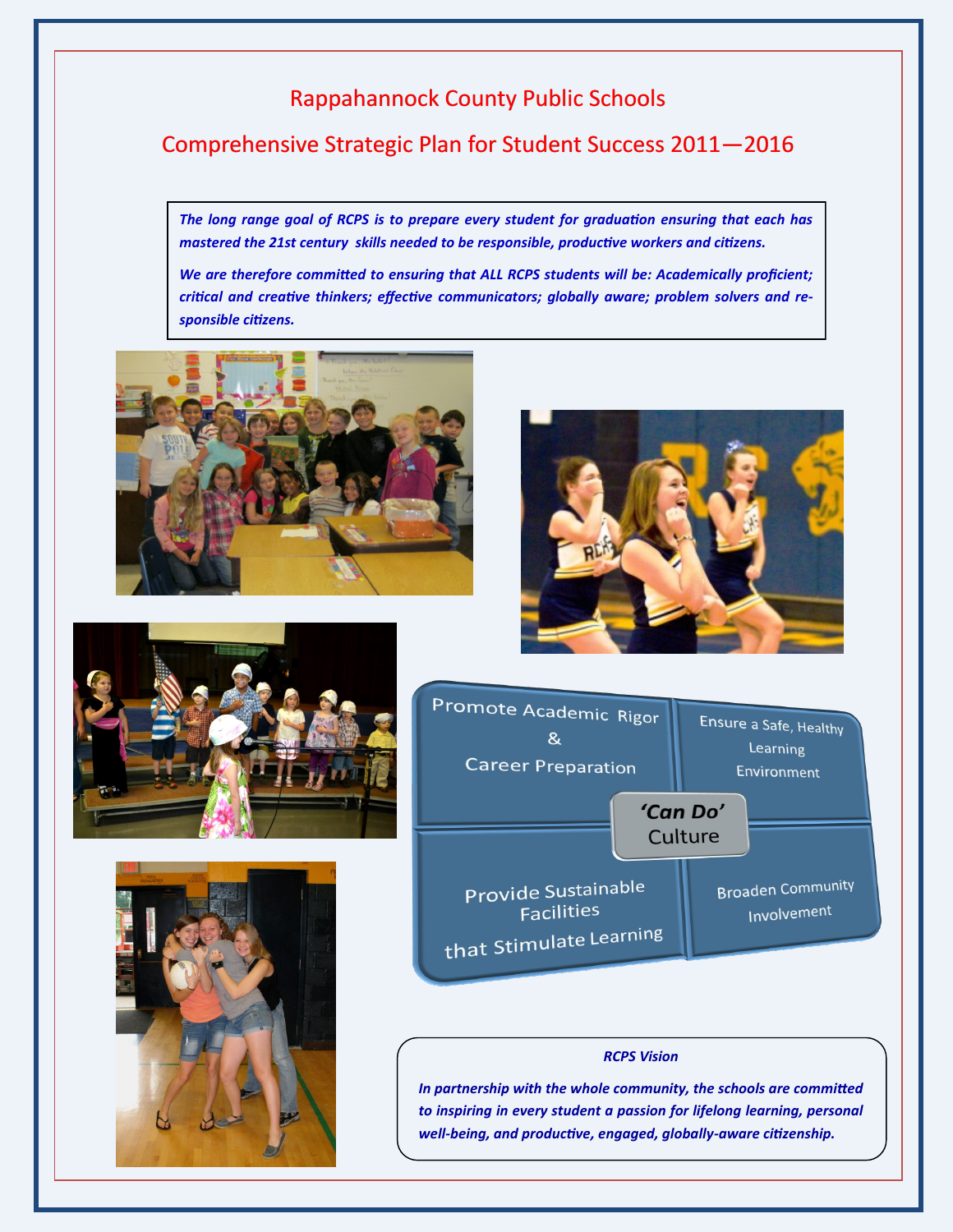Rappahannock County Public Schools Comprehensive Strategic Plan for Student Success

## **Goal 1: Promote Academic Rigor and Career Preparation**

### **Objective 1: Provide curriculum that goes beyond state standards of learning.**

| <b>Key Strategies</b>                                                                | <b>Key Measures</b>                                                                                                                   |
|--------------------------------------------------------------------------------------|---------------------------------------------------------------------------------------------------------------------------------------|
| Identify the 21st Century skills                                                     |                                                                                                                                       |
|                                                                                      |                                                                                                                                       |
| Provide staff development initiative for 21 <sup>st</sup> Century<br><b>Skills</b>   | All staff trained in 21 <sup>st</sup> Century instructional strategies. ITRT<br>records of attendance at technology training classes. |
| Develop alternative curriculum for above-grade-level<br>learners in reading and math | Assess with DRP and Wilson reading assessments. Continue<br>to assess math curriculum.                                                |
| Provide accelerated class options (Advanced, Pre-AP,<br>College Prep.)               | Monitor participation and assessment scores for students in<br>these classes.                                                         |
| Enhance student application of learning in real world<br>problems via technology     | Augmented curricula addressing 21 <sup>st</sup> century skills.                                                                       |

#### **Objective 2: Percentage of students passing the grade three state reading assessments meets or exceeds 95 percent.**

| <b>Key Strategies</b>                                                                         | <b>Key Measures</b>                                                          |
|-----------------------------------------------------------------------------------------------|------------------------------------------------------------------------------|
| Provide individualized reading interventions.                                                 | Wilson reading assessments, DIBELS and PALS scores.                          |
| Implement alternate curriculum for below<br>grade level readers.                              | Student performance data.                                                    |
| Increase tutoring (intervention) time for K-3<br>below grade level readers.                   | Comparative data year to year.                                               |
| Incorporate reading mentors/buddies into after<br>school program.                             | Volunteer log (hours) and reading assessments.                               |
| Collect accurate data through assessment and<br>progress monitoring and apply to instruction. | Work through frequent monitoring correlate team and grade level<br>meetings. |

#### **Objective 3: Provide career readiness skills/offerings for ALL students.**

| <b>Key Strategies</b>                                                                                                                                                 | <b>Key Measures</b>                                                                                                                                                                                    |
|-----------------------------------------------------------------------------------------------------------------------------------------------------------------------|--------------------------------------------------------------------------------------------------------------------------------------------------------------------------------------------------------|
| Wizard in academic and career planning program for 7th-<br>12th graders in permanent record and on web.                                                               | All $7th$ grade students will have a career and academic<br>plan on file at the end of 2012 school year.                                                                                               |
| Expand options for dual enrollment classes and participa-<br>tion in professional certificate exams. Expand number of<br>teachers certified to teach dual enrollment. | Increase in number of students taking dual enrollment<br>classes. Increase in number of students earning profes-<br>sional certificates. Provide incentives (stipend) for<br>dual enrollment teachers. |
| Expand academic offerings                                                                                                                                             |                                                                                                                                                                                                        |

Rappahannock County Public Schools………… Where relationships matter.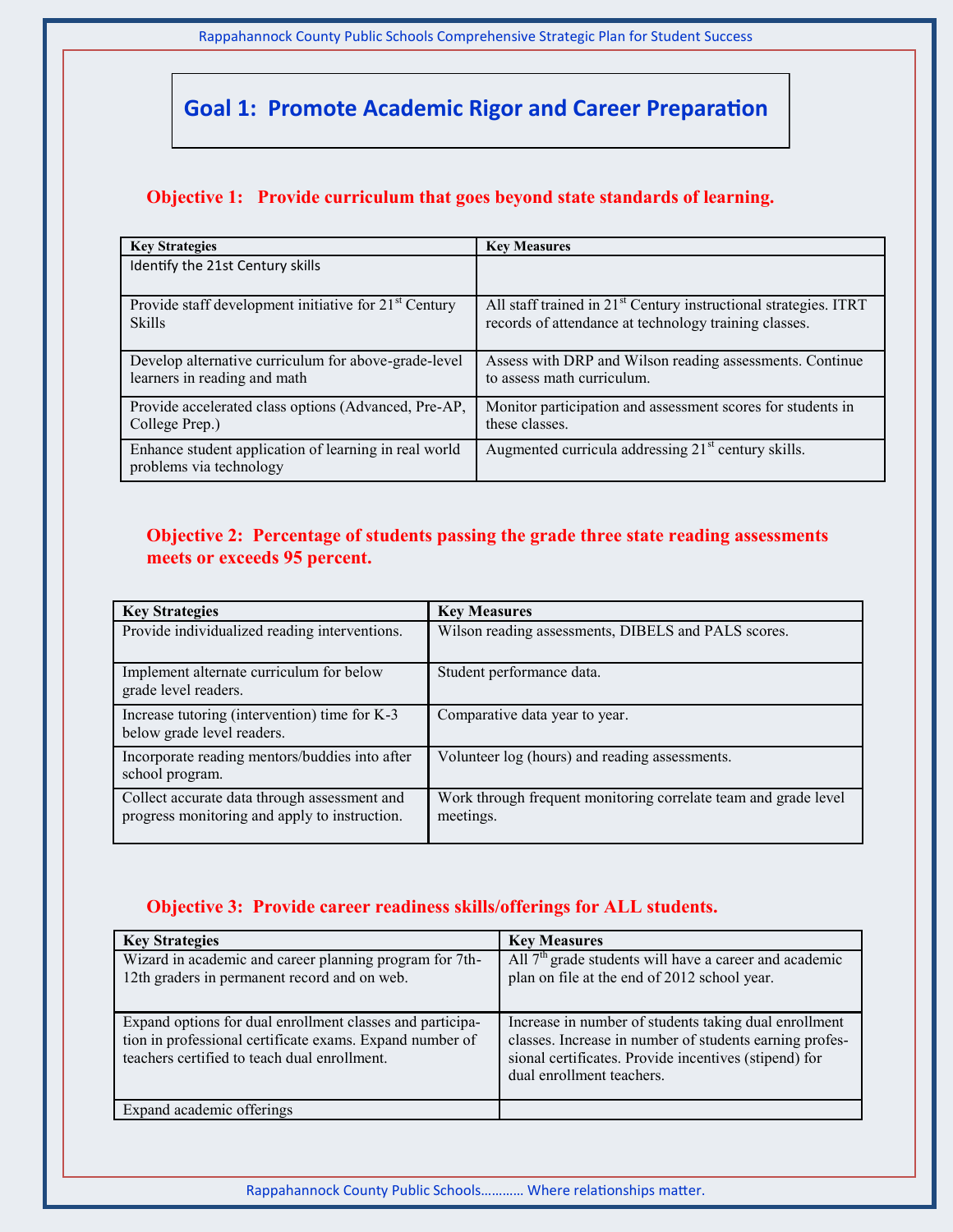Rappahannock County Public Schools Comprehensive Strategic Plan for Student Success

# **Goal 2: Ensure a Safe and Healthy Learning Environment**

#### **Objective 1: To implement and improve safety of students and staff.**

| <b>Key Strategies</b>                                      | <b>Key Measures</b>                                        |
|------------------------------------------------------------|------------------------------------------------------------|
| Install exterior door locking systems for RCPS & improve   | 3 electric entrances, new exterior locks                   |
| access to school building for emergency services           | Exterior lock box                                          |
| Implement better communication between SBO/RCES/           | 19 radios: 10 RCHS, 8 RCES, 1 SBO                          |
| <b>RCHS</b>                                                | Updated phone systems                                      |
| Increase visual surveillance of RCHS/RCES to monitor hall- | 6 new cameras - 3 RCHS/ 3 RCES                             |
| ways and unauthorized visitors                             | RCHS - 17 interior, 11 exterior                            |
|                                                            | RCES - 11 interior, 4 exterior                             |
| Implement Olweus Anti Bullying Program                     | Follow Up Surveys Spring 2012                              |
|                                                            | Eventual reduction of referrals                            |
| Increase and Improve crisis plan                           | Practice Drills/Consultation with local authorities        |
| Remove asbestos from RCHS                                  | Abatement of all ceilings except for main office, guidance |
|                                                            | office, server and AV rooms in library                     |
|                                                            | To be done Summer 2012                                     |

#### **Objective 2: To improve health of students and staff physically, mentally, and emotionally.**

| <b>Key Strategies</b>                                                                                                    | <b>Key Measures</b>                                                                                                                                                                                                                                                                                                                                                                                                                             |
|--------------------------------------------------------------------------------------------------------------------------|-------------------------------------------------------------------------------------------------------------------------------------------------------------------------------------------------------------------------------------------------------------------------------------------------------------------------------------------------------------------------------------------------------------------------------------------------|
| Implement "Get Up and Grow Healthy Body Challenge" to<br>parents, teachers, students & community members                 | 12 week challenge August 22-Nov 18 consisting of 4-6 on<br>a team. Kickoff August 22 with initial assessment of<br>weight, body fat, body measurements. Midpoint - Octo-<br>ber 11 compare initial data. Finale November 18 with a<br>5k walk/run. Group or best overall individual based on<br>total loss of weight, fat, and inches wins grand prizes such<br>as local gym membership, pedometers, annual park pass-<br>es, healthy cookbooks |
| Promote success of "Get Up and Grow Healthy Body Chal-<br>lenge" to parents, teachers, students & community mem-<br>bers | Sponsor a 5k walk/run November 18<br>Host healthy cooking demos midpoint October 11<br>Have local gym conduct group exercise classes such as<br>Zumba or Comat Fitness; dietician giving talks about<br>Eating For Life; healthy cooking demos by Thornton River<br><b>Grille and Blue Rock</b><br>Distribute information to contestants on how to keep the<br>pounds off during the holidays & the future                                      |
| Implement a Spring Field and Nutrition Day                                                                               | Hold a Field/Nutrition Day Spring 2012<br>Involve Culinary Arts classes in the nutrition aspect                                                                                                                                                                                                                                                                                                                                                 |
| Increase amount of fresh and local foods served in RCPS<br>cafeterias using local beef and vegetables                    | Estimate seventy-five pounds of fresh, local foods to be<br>served                                                                                                                                                                                                                                                                                                                                                                              |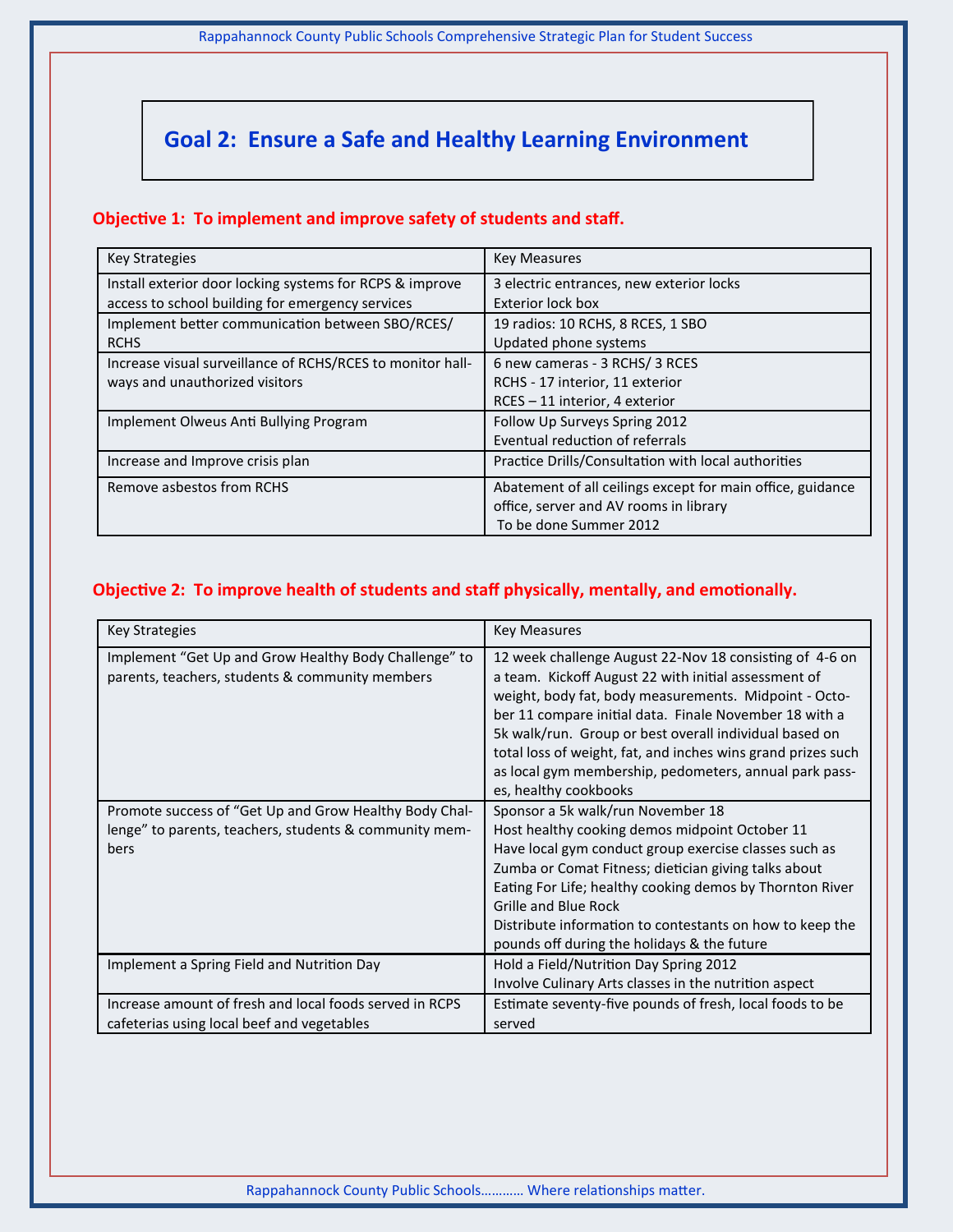Rappahannock County Public Schools Comprehensive Strategic Plan for Student Success

## **Goal 3: Broaden Community Involvement**

#### **Objective 1: Continue to foster and develop relationships with like-minded organizations.**

| <b>Key Strategies</b>                                                                                                  | <b>Key Measures</b>                                               |
|------------------------------------------------------------------------------------------------------------------------|-------------------------------------------------------------------|
| Seek out like-minded organizations (Headwaters, Lions,<br>4-H, etc.) and establish school representatives as contacts/ | Solicit abstract reports from liaisons to principals<br>annually. |
| liaisons                                                                                                               | 2. GED program in partnership with the Regional Jail              |
|                                                                                                                        | 3. Partnerships for Olweus Program                                |
|                                                                                                                        | 4. Continuation of partnership with Headwaters                    |
|                                                                                                                        | 5. Development of "Community Track" Area for fitness              |
|                                                                                                                        | 6. Spring Nutrition/Field Day                                     |

#### **Objective 2: Plan ways for alumni to reinvest themselves in the RCPS.**

| <b>Key Strategies</b>                                                                                                | Key Measures                                              |
|----------------------------------------------------------------------------------------------------------------------|-----------------------------------------------------------|
| Access alumni database and survey for areas of interest/<br>expertise.<br>Explore development of Alumni Association. | Volunteer Coordinator to survey for interest in start-up. |

## **Objective 3: Develop a vehicle/process to allow a two-way avenue of communication between community members and the school.**

| <b>Key Strategies</b>                                                                                  | <b>Key Measures</b>                                         |
|--------------------------------------------------------------------------------------------------------|-------------------------------------------------------------|
| Specify communication procedures to be utilized for<br>significant division wide news releases/updates | 1. End of year communication survey, participation measures |
|                                                                                                        | 2. Use of Alert Now                                         |
|                                                                                                        | 3. Tuesday Folders                                          |
|                                                                                                        | 4. Updated Website                                          |
|                                                                                                        | 5. Rapp Review                                              |
|                                                                                                        | 6. Town Hall Meetings                                       |
|                                                                                                        | 7. PAC/TAC/SAC (Advisory Councils)                          |
|                                                                                                        | 8. PTO                                                      |
|                                                                                                        | 9. Special Education Advisory Council                       |
|                                                                                                        | 10. School Board Meetings                                   |

## **Objective 4: Develop a database of resources/individuals available and willing to work with the schools in a variety of capacities.**

| Key Strategies                                                                                                                          | Key Measures       |
|-----------------------------------------------------------------------------------------------------------------------------------------|--------------------|
| Poll/survey staff & local civic groups for lists of current<br>contacts. Compile results into database accessible by<br>district staff. | Volunteer Log Book |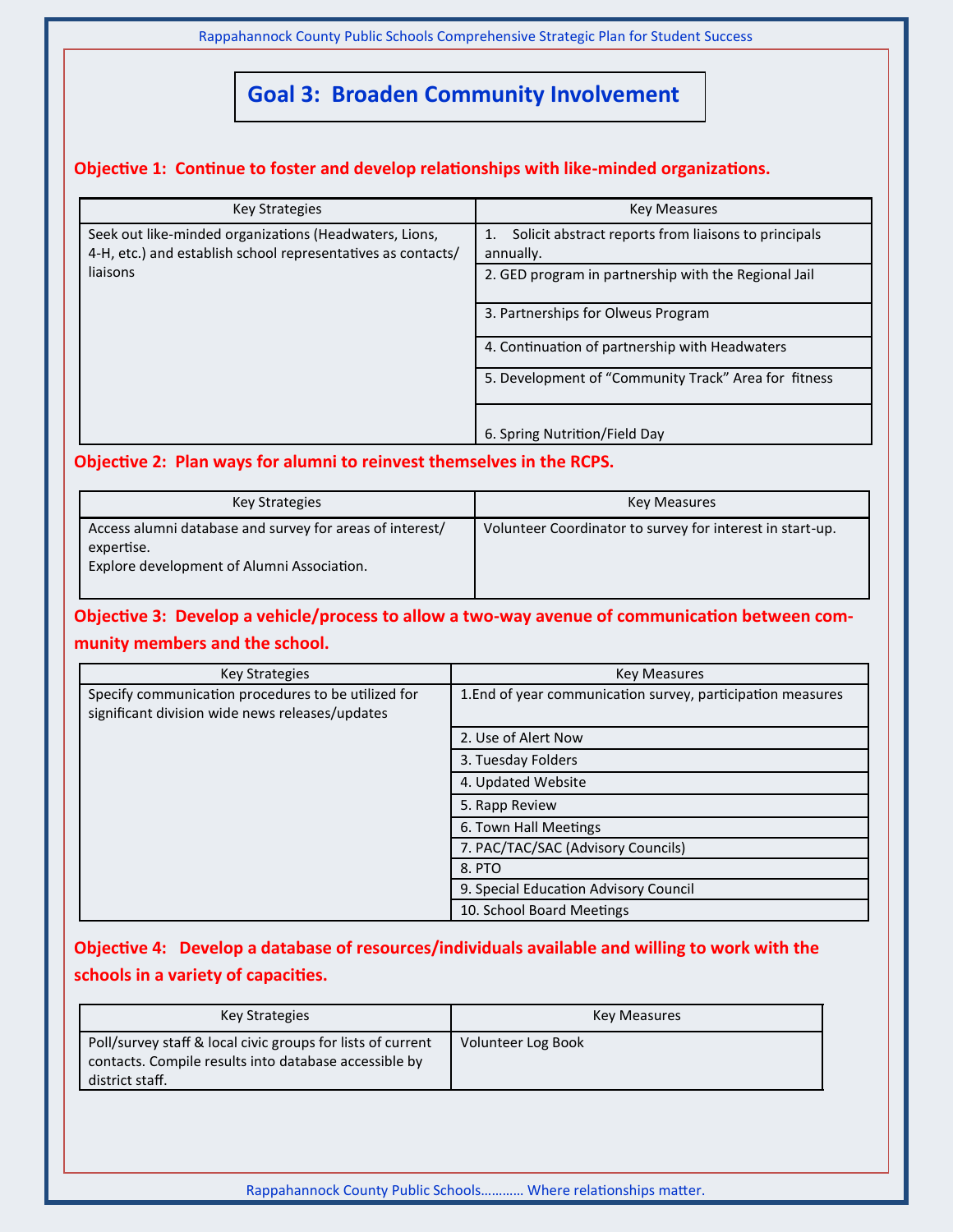## **Goal 4: Provide Sustainable Facilities that Stimulate Learning**

#### **Objective 1: Install environmentally friendly technology in the area of lighting and HVAC**

| <b>Key Strategies</b>                                                                                                                                                                                                                                                                 | <b>Key Measures</b>                                                                                                                                                                                                                                                                                                                                                                                            |
|---------------------------------------------------------------------------------------------------------------------------------------------------------------------------------------------------------------------------------------------------------------------------------------|----------------------------------------------------------------------------------------------------------------------------------------------------------------------------------------------------------------------------------------------------------------------------------------------------------------------------------------------------------------------------------------------------------------|
| The Rappahannock County School Board and Rappahannock<br>County Board of Supervisors work cooperatively to upgrade HVAC<br>and Lighting for all buildings in the School Division.<br>Secure contractor to build and install new window system for all<br>windows needing replacement. | Exterior and Interior lighting upgrades in the School Board Office,<br>Rappahannock County Elementary School, and Rappahannock Coun-<br>ty High School facilities.<br>Repair and replace boiler in RCES boiler room. (Completed October<br>2011)<br>Replace two AC units at the RCES (Completed August 15, 2011)<br>Replace AC controls for RCHS Auditorium.<br>Upgrade thermostats for HVAC for both schools. |
|                                                                                                                                                                                                                                                                                       | Upgrade AC in main high school classrooms with individual units.                                                                                                                                                                                                                                                                                                                                               |
|                                                                                                                                                                                                                                                                                       |                                                                                                                                                                                                                                                                                                                                                                                                                |
|                                                                                                                                                                                                                                                                                       | Replace/upgrade windows in older sections of RCHS.                                                                                                                                                                                                                                                                                                                                                             |

#### **Objective 2: Install Exterior Computer Supported Key System to make the school divisions buildings more secure. Upgrade interior key system.**

| Key Strategies                                                                                                               | <b>Key Measures</b>                                                                                                                                    |
|------------------------------------------------------------------------------------------------------------------------------|--------------------------------------------------------------------------------------------------------------------------------------------------------|
| Hire Locksmith to install selected keyless entry system for<br>specific entry points of each school and School Board Office. | Upgrade exterior locks with computer monitored system for<br>selected doorways in both schools. Replace remaining exte-<br>rior cores with one keyway. |
| Consult with Locksmith and Principals to establish a master key<br>system for each building.                                 | Upgrade interior locks to one keyway.                                                                                                                  |

#### **Objective 3: Provide Safety Security Cameras for interior and exterior surveillance.**

| Key Strategies                                                        | Key Measures                                                      |
|-----------------------------------------------------------------------|-------------------------------------------------------------------|
| Hire a security camera specialist to install security cameras at both | Cameras have been installed in strategic locations and monitoring |
| schools with the assistance of Principals to determine strategic      | equipment is accessible to key personnel. The job was completed   |
| locations of the cameras.                                             | in August, 2011.                                                  |

#### **Objective 4: Continue to improve efficiency of the division's buildings and grounds.**

| <b>Key Strategies</b>                                                                                                             | <b>Key Measures</b>                                                                                                         |
|-----------------------------------------------------------------------------------------------------------------------------------|-----------------------------------------------------------------------------------------------------------------------------|
| Evaluate the maintenance needs of the division's buildings and<br>grounds by consulting with county maintenance personnel, custo- | Repair and upgrade the RCES Playground.                                                                                     |
| dians and Principals as well as technology staff.                                                                                 | Design and upgrade upper field at the Rappahannock County Ele-<br>mentary School with a 1/3 mile bike, run/walk paved path. |
| Develop a preventive maintenance plan to maintain existing equip-<br>ment installed in the division.                              | Install electrical wiring to install Smart board projectors to each                                                         |
|                                                                                                                                   | classroom with a Smart Board.                                                                                               |
|                                                                                                                                   | Repair grounding issues resulting in connectivity problems.                                                                 |
|                                                                                                                                   | Replace older ceiling tile and ceiling tile grids in all buildings.                                                         |
|                                                                                                                                   | Expand SBO space for additional offices, conference room and<br>parent resource center.                                     |
|                                                                                                                                   | Develop Preventive Maintenance Plan by August 2012.                                                                         |